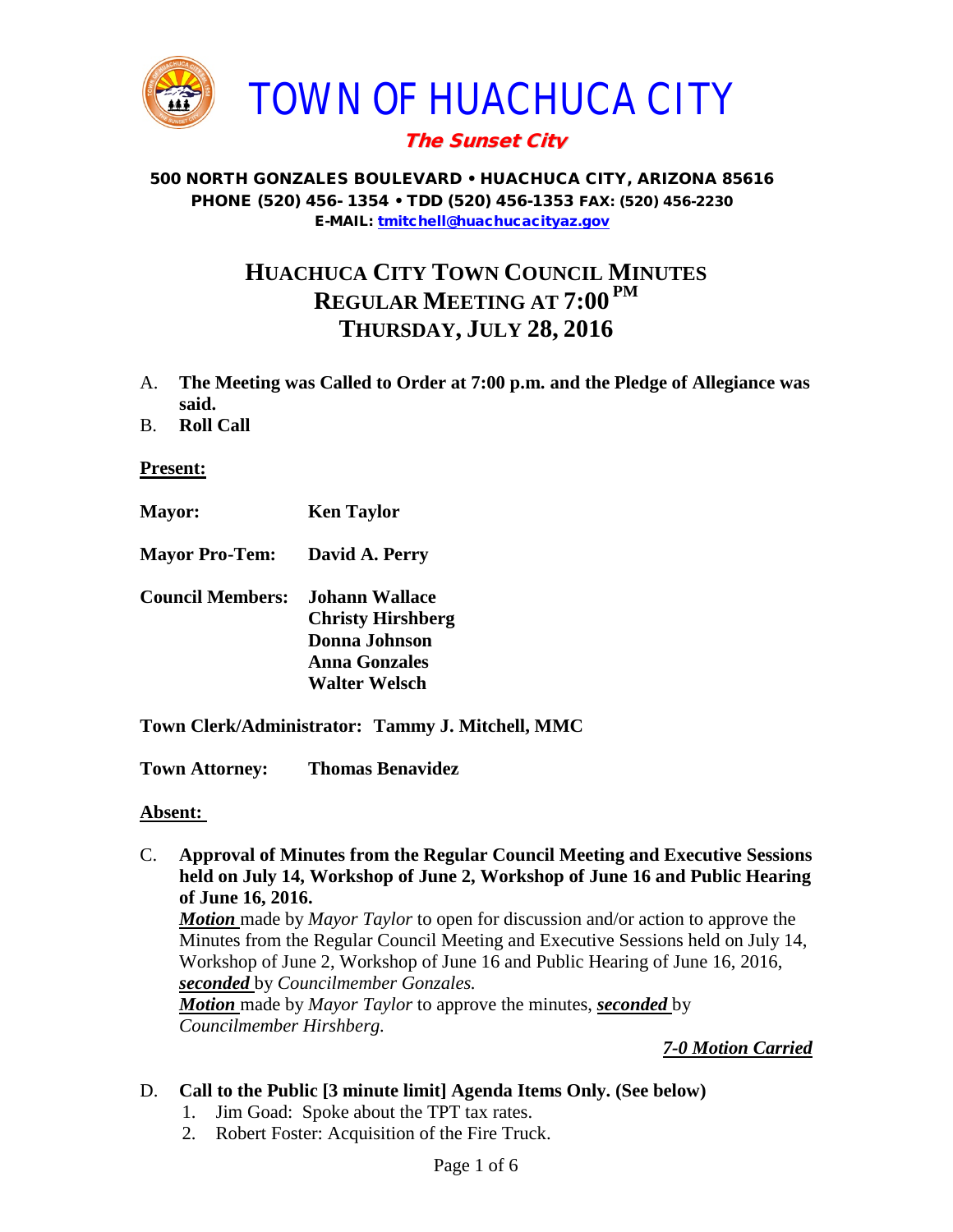## E. **Reports by Council Members and Officers:**

- 1. *Councilmember Welsch - Library/Senior Center***-** Councilmember Welsch reported that the summer reading program is done and the children have read over 3,000 minutes. The back to school helped 130 children receive school supplies. The Masonic Lodge provided 17 fully stuffed backpacks. The Library has changed the hours to 9-5 and we will see how it is goes. The senior center is still serving food.
- 2. *Councilmember Johann-Wallace-Planning and Zoning***-** Councilmember J Wallace stated we will have our next meeting on August 3 and will discuss the WLB group coming to help us with our 10 year plan. This is not a public hearing this time but we will have some in the future. Dr. Johnson updated what he has been working on. Dr. Johnson thanked the fire department for
- 3. *Council Member Hirshberg-Parks and Recreation***-**Council Member reported that we had our first game night and had a lot of fun. We will need to reschedule the next one. On Friday the 5 we are having an ice-cream social and are planning the craft show and the city wide yard sale will be held September  $27<sup>th</sup>$ .
- 4. *Councilmember Johnson - Public Safety-*Councilmember Johnson reported that the Police Dept responded to 1,114 call for service, 709 traffic stops, 209 warnings 266 separate violations, issued 480 separate charges and 367 tickets. The Animal control responded to 127 calls for service. The Fire Department responded to 268 EMS calls for service and 39 fire calls. Dispatch answered 7,152 calls cleared 261 calls and has greeted 3,043. Chief Thies commented we had the dedication for the meet and greet house he is very proud of all the volunteers and how it turned out. Chief Thies wanted to thank everyone for all their help and support. Fire Chief Allmon stated we will be having a community BBQ in October he will let you know the dates for that. Also we are in the process of upgrading the equipment for the ISO. We do not have another scheduled time for the next inspection will be because there is only one inspector for the state.
- 5. *Mayor Pro Tem Perry - Public Works-* Councilmember Perry commented that the landfill is still up and running. The Public Works is working on the Effluent project with the Fort.
- 6. *Councilmember Gonzales - Finance-* Councilmember Gonzales reported we have the budget on the agenda tonight. Hopefully everyone has had a chance to review it.
- 7. *Mayor Taylor -*May*or* Taylor said he would like to attend the ice cream social. Mayor Taylor also wanted to thank all those involved with helping the city with our projects.
- 8. *Tammy Mitchell - Town Clerk's/Administrator Report-* Clerk Mitchell reported that she also attended the Meet and Greet House opening and her sister adopted a cat. The circus will be coming in April of 2017. Clerk Mitchell stated the Managers conference was very beneficial and informative.
- F. **Unfinished Business: Discussion and/or Action [Mayor Taylor]: Implementation and timeline for adopting new and increased sales [transaction privilege] taxes.**

*Motion* made by *Mayor Taylor* to open for discussion and/or action, *seconded* by *Councilmember Wallace.* Mayor Taylor thanked Mr. Goad for bringing some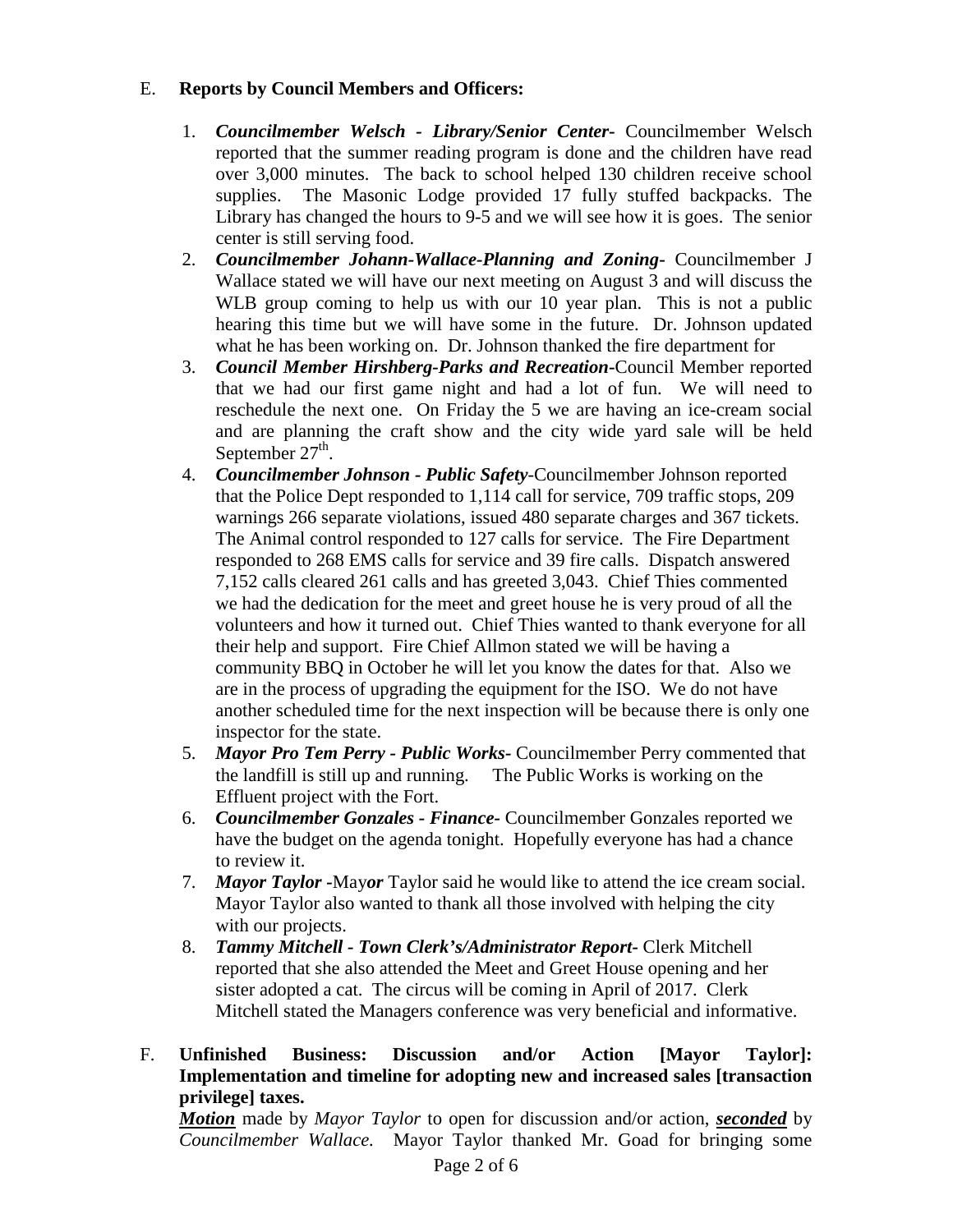things to light. Mayor Taylor asked what is the timeline and procedures for tax changes. (What new taxes are there for us to consider and what is the time frame for this). Councilmember Wallace stated that we need to figure out what we have at this time. Clerk Mitchell is still researching this. Attorney Benavidez said we should reach out to the league of cities and towns. They control our model city tax they could help draft ordinances etc.

#### *No Action Taken*

#### G. **New Business:**

1. **Discussion and/or Action [Mayor Taylor]: Support for our law enforcement officers in light of the atmosphere created by current national events, with emphasis on what may be done to help them be more effective and better prepared for extraordinary circumstances.**

*Motion* made by *Mayor Taylor* to open for discussion and/or action, *seconded* by *Councilmember Wallace.* Mayor Taylor wanted to show a video of Paul Harvey. He wants the town to know that we support the police department a 100 percent. He would like to see what more we could do. Chief Thies said in the near future we are looking at the body cameras.

2. **Discussion and/or Action [Mayor Taylor]: Approval of the Final Budget for fiscal years 2016/17. Discussion and action may include all Town anticipated revenues and expenses.**

*Motion* made by *Mayor Taylor* to open for discussion and/or action, *seconded* by *Councilmember Gonzales. Motion* made by *Mayor Taylor* to approve the Final Budget for Fiscal Years

2016/17, *seconded* by *Councilmember Gonzales.*

Mayor Taylor – Yes Mayor Pro Tem Perry – Yes Councilmember Johnson – No Councilmember Wallace – Yes Councilmember Gonzales – Yes Councilmember Welsch – Yes Councilmember Hirshberg - Yes

## *6-1 Motion Carried*

3. **Discussion and/or Action [Mayor Taylor]: Approval of Resolution No. 2016-17 for the Adoption of the Final Budget for Fiscal Year 2016/2017.** *Motion* made by *Mayor Taylor* to open for discussion and/or action, *seconded*

by *Councilmember Gonzales.*

*Motion* made by *Mayor Taylor* to approve Resolution No. 2016-17, *seconded* by *Councilmember Gonzales. Councilmember Johnson voted nay.* 

*6-1 Motion Carried*

4. **Discussion and/or Action [Mayor Taylor]: Initial presentation of information for process of adoption and implementation of revised wage and salary schedule.**

*Motion* made by *Mayor Taylor* to open for discussion and/or action, *seconded* by *Councilmember Johnson.* Mayor Taylor said the city needs a wage and salary schedule. This can be a completed process and he would like to get this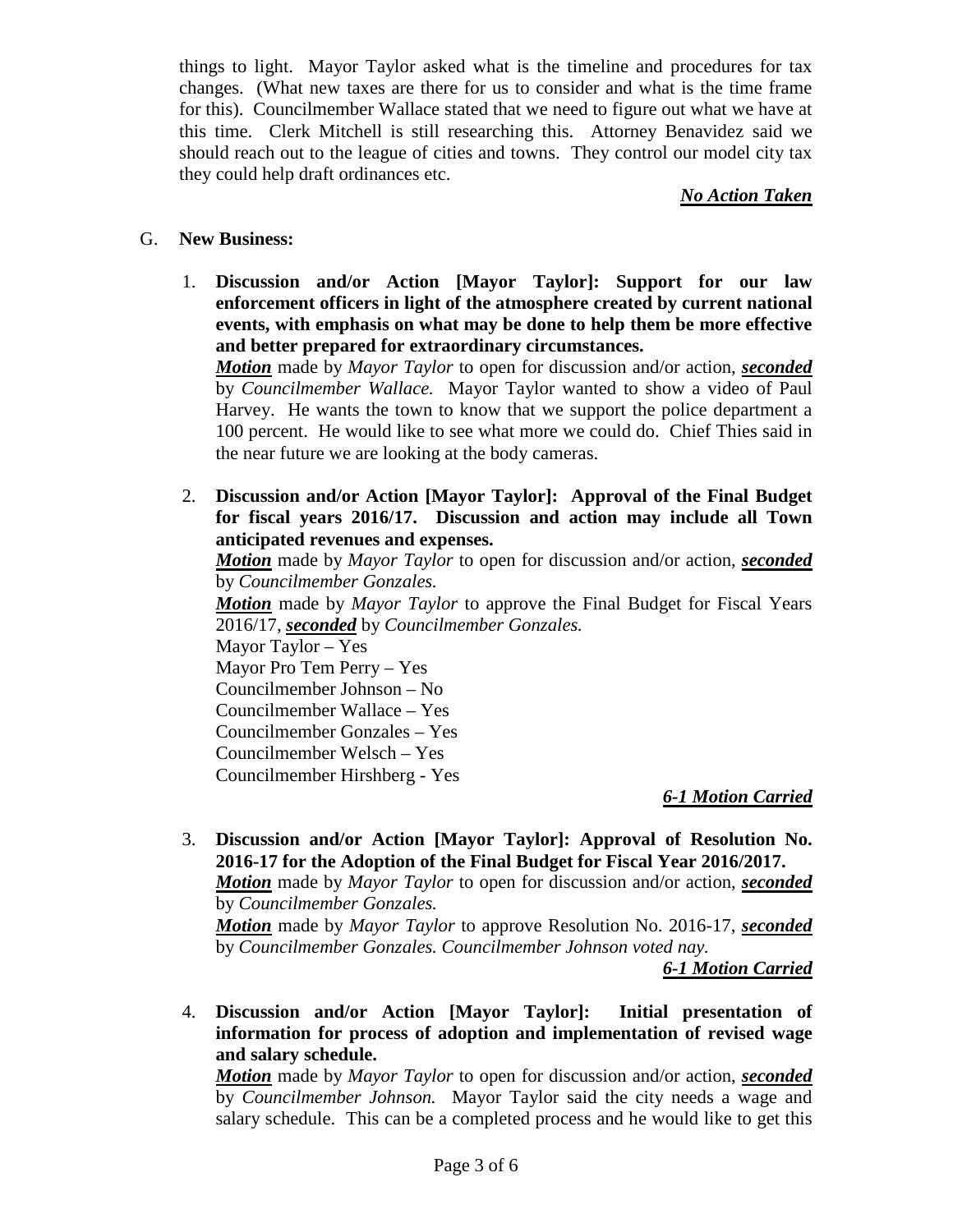in place along with the job descriptions etc. Mayor Taylor would like to have a work shop on this so the council can see what we are working on.

5. **Discussion and/or Action [Mayor Taylor]: Memorandum of Understanding (MOU) for the Arizona Rangers to Assist the Town's Police Department.** 

*Motion* made by *Mayor Taylor* to open for discussion and/or action, *seconded* by *Councilmember Hirshberg.*

*Motion* made by *Mayor Taylor* that the Town of Huachuca City enter into the Memorandum of Understanding with the Arizona Rangers, *seconded* by *Councilmember Hirshberg*.

*7-0 Motion Carried*

6. **Discussion and /or Action [Councilmember Johnson]: Establishing a Frisbee Golf Course in the Town. Discussion might include potential locations and funding sources for the course.**  *Motion* made by *Councilmember Johnson* to open for discussion and/or action,

*seconded* by *Councilmember Hirshberg.*

7. **Discussion and/or Action [Councilmember Wallace]: Clarification from the Town Attorney the process by which the originator of a complaint against the city is officially notified when the complaint is referred to an outside agency for investigation.** 

*Motion* made by *Councilmember Wallace* to open for discussion and/or action, *seconded* by *Councilmember Johnson.* Attorney Benavidez said there is no official policy for investigations. From time to time you may have to go to an outside agency. You don't need a policy you can just ask. Councilmember Wallace said we need to contact the person making the complaint to receive a letter that we referred it to an outside agency.

8. **Discussion and/or Action [Mayor Taylor]: On the acquisition of a fire truck. This might include discussion and action concerning the means of acquiring the truck, such as purchase, lease,** *etc***., as well as the methods of payment/financing.**

*Motion* made by *Mayor Taylor* to open for discussion and/or action, *seconded* by *Councilmember Hirshberg.* 

Fire Chief Allmon stated that the financing for the fire truck has option of a 5- 7-10 year terms. This will be more feasible to pay it off early. No money is paid out until I have the keys in my hands. It will be built in Pittsburg then it will travel to Phoenix. They are in the process of sending the paperwork so we can have our ducks in a row.

*Motion* made by *Mayor Taylor* to authorize the Chief to find and purchase the best deal for a new fire truck, *seconded* by *Councilmember Gonzales.* 

*7-0 Motion Carried*

9. **Discussion and/or Action [Town Attorney]: Engaging law firm, Arent Fox, L.L.P., to file a claim on the Town's behalf, against the federal government, arising out of the abandonment of the railroad alignment formerly operated by the San Pedro Railroad. The Town would be joining the suit in U.S. District Court, known as** *Ladd v. United States,* **filed by the**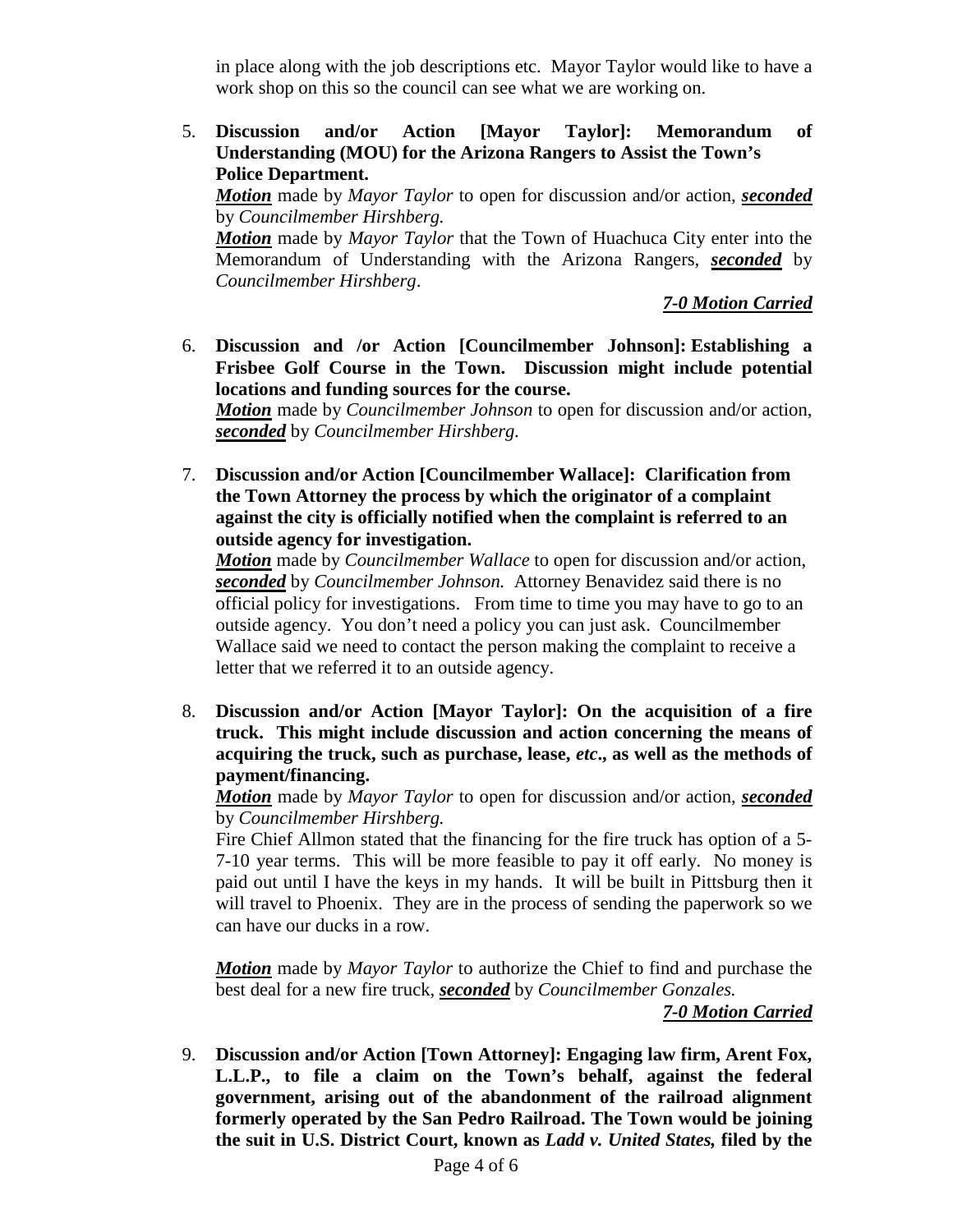**firm on behalf of many affected landowners. It is not clear at this time whether the Town has a viable claim, but the deadline to file is approaching fast. The firm will handle the matter on a contingency basis, with no costs or fees incurred by the Town in the event that no recovery is made.** 

*Motion* made by *Mayor Taylor* to open for discussion and/or action, *seconded* by *Councilmember Johnson. Attorney Benavidez stated it will cost nothing to do this. This is Naco property.* 

*Motion* made by *Mayor Taylor* to enter into the agreement with Arent Fox, *seconded* by *Councilmember Hirshberg.*

*7-0 Motion Carried*

10. **Discussion and/or Action [Mayor Taylor]: Establishing a "dump for free" event for a month, or some other period of time, to encourage town clean up.**

*Motion* made by *Mayor Taylor* to open for discussion and/or action, *seconded* by *Councilmember Wallace.*

*Motion* made by *Mayor Taylor* to direct staff to prepare water bills to allow residents 5 free dumps for the month of October, *seconded* by *Councilmember Hirshberg*.

*7-0 Motion Carried*

11. **Discussion and/or Action [Mayor Taylor]: Town's concerns regarding the future of the Camp Naco historical site. Discussion might include the Camp Naco Preservation Plan and the status of any grant funding.** 

*Motion* made by *Mayor Taylor* to open for discussion and/or action, *seconded* by *Councilmember Hirshberg. Councilmember Johnson said now that we have a law suit on this property we might just wait and see what happens.* 

12. **Discussion and/or Action [Building Inspector]: Second Reading of Ordinance No. 2016-19, AN ORDINANCE OF THE MAYOR AND TOWN COUNCIL OF THE TOWN OF HUACHUCA CITY AMENDING THE TOWN CODE, BY DELETING TITLE 12, "TRAILERS AND MOBILE HOMES," IN ITS ENTIRETY, AND BY ADDING NEW CHAPTER 5.30 "LICENSE FOR MANUFACTURED HOME PARKS AND RECREATIONAL VEHICLE PARKS" TO TITLE 5 "BUSINESS LICENSES AND REGULATIONS," CONCERNING LICENSING REQUIREMENTS FOR MANUFACTURED HOME AND RECREATIONAL VEHICLE PARKS.**

*Motion* made by *Mayor Taylor* to open for discussion and/or action, *seconded* by *Councilmember Wallace.*

*Motion* made by *Mayor Taylor* to approve Ordinance 2016-19, *seconded* by *Councilmember Wallace.*

*7-0 Motion Carried*

H. **Payment Approval Report in the amount of \$123,816.57**

*Motion* made by *Mayor Taylor* to open for discussion and/or action, *seconded* by *Councilmember Gonzales.*

*Motion* made by *Mayor Taylor* to approve the payment of \$123,816.57, *seconded* by *Councilmember Hirshberg.*

*7-0 Motion Carried*